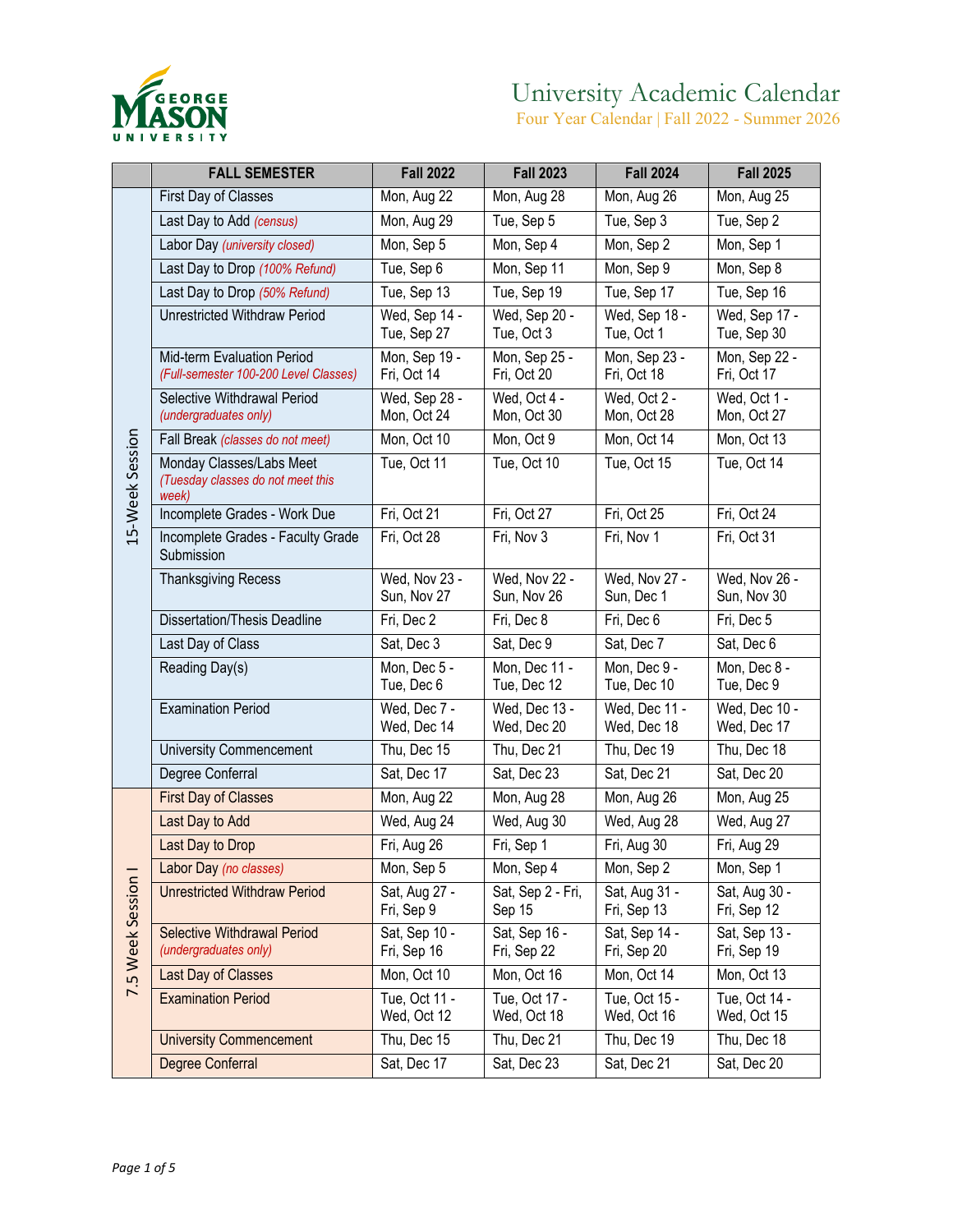

Four Year Calendar | Fall 2022 - Summer 2026

|                     | <b>FALL SEMESTER</b>                                                | <b>Fall 2022</b>             | <b>Fall 2023</b>             | <b>Fall 2024</b>             | <b>Fall 2025</b>             |
|---------------------|---------------------------------------------------------------------|------------------------------|------------------------------|------------------------------|------------------------------|
|                     | <b>First Day of Classes</b>                                         | Mon, Oct 17                  | Mon, Oct 23                  | Mon, Oct 21                  | Mon, Oct 20                  |
|                     | Last Day to Add                                                     | Wed, Oct 19                  | Wed, Oct 25                  | Wed, Oct 23                  | Wed, Oct 22                  |
|                     | Last Day to Drop                                                    | Fri, Oct 21                  | Fri, Oct 27                  | Fri, Oct 25                  | Fri, Oct 24                  |
| 7.5 Week Session II | <b>Unrestricted Withdrawal Period</b>                               | Sat, Oct 22 - Fri,<br>Nov 4  | Sat, Oct 28 - Fri,<br>Nov 10 | Sat, Oct 26 - Fri,<br>Nov 8  | Sat, Oct 25 - Fri,<br>Nov 7  |
|                     | <b>Unrestricted Withdrawal Period</b>                               | Fri, Nov 4                   | Fri, Nov 10                  | Fri, Nov 8                   | Fri, Nov 7                   |
|                     | Selective Withdrawal Period<br>(undergraduates only)                | Sat, Nov 5 - Fri,<br>Nov 11  | Sat. Nov 11 -<br>Fri, Nov 17 | Sat, Nov 9 - Fri,<br>Nov 15  | Sat, Nov 8 - Fri,<br>Nov 14  |
|                     | <b>Thanksgiving Recess</b>                                          | Wed, Nov 23 -<br>Sun, Nov 27 | Wed, Nov 22 -<br>Sun, Nov 26 | Wed, Nov 27 -<br>Sun, Dec 1  | Wed, Nov 26 -<br>Sun, Nov 30 |
|                     | Last Day of Classes                                                 | Wed, Dec 7                   | Wed, Dec 13                  | Wed, Dec 11                  | Wed, Dec 10                  |
|                     | <b>Examination Period</b>                                           | Thu, Dec 8 - Fri,<br>Dec 9   | Thu, Dec 14 -<br>Fri, Dec 15 | Thu, Dec 12 -<br>Fri, Dec 13 | Thu, Dec 11 -<br>Fri, Dec 12 |
|                     | <b>University Commencement</b>                                      | Thu, Dec 15                  | Thu, Dec 21                  | Thu, Dec 19                  | Thu, Dec 18                  |
|                     | Degree Conferral                                                    | Sat, Dec 17                  | Sat, Dec 23                  | Sat, Dec 21                  | Sat, Dec 20                  |
|                     | <b>SPRING SEMESTER</b>                                              | Spring 2023                  | Spring 2024                  | Spring 2025                  | Spring 2026                  |
|                     | First Day of Spring Classes                                         | Mon, Jan 23                  | Mon, Jan 22                  | Tue, Jan 21                  | Tue, Jan 20                  |
|                     | Last Day to Add (census)                                            | Mon, Jan 30                  | Mon, Jan 29                  | Tue, Jan 28                  | Tue, Jan 27                  |
|                     | Last Day to Drop (100% Refund)                                      | Mon, Feb 6                   | Mon, Feb 5                   | Tue, Feb 4                   | Tue, Feb 3                   |
|                     | Last Day to Drop (50% Refund)                                       | Mon, Feb 13                  | Mon, Feb 12                  | Tue, Feb 11                  | Tue, Feb 10                  |
|                     | Unrestricted Withdraw Period                                        | Tue, Feb 14 -<br>Mon, Feb 27 | Tue, Feb 13 -<br>Mon, Feb 26 | Wed, Feb 12 -<br>Tue, Feb 25 | Wed, Feb 11 -<br>Tue, Feb 24 |
|                     | Mid-Term Evaluation Period<br>(Full-semester 100-200 Level Classes) | Mon, Feb 20 -<br>Fri, Mar 24 | Mon, Feb 19 -<br>Fri, Mar 22 | Mon, Feb 17 -<br>Fri, Mar 21 | Mon, Feb 16 -<br>Fri, Mar 20 |
|                     | Selective Withdrawal Period<br>(undergraduates only)                | Tue, Feb 28 -<br>Mon, Apr 3  | Tue, Feb 27 -<br>Mon, Apr 1  | Wed, Feb 26 -<br>Mon, Mar 31 | Wed, Feb 25 -<br>Mon, Mar 30 |
| 5 Week Session      | Spring Recess (no classes)                                          | Mon, Mar 13 -<br>Sun, Mar 19 | Mon, Mar 11 -<br>Sun, Mar 17 | Mon, Mar 10 -<br>Sun, Mar 16 | Mon, Mar 9 -<br>Sun, Mar 15  |
|                     | Incomplete Grades - Work Due                                        | Fri, Mar 31                  | Fri, Mar 29                  | Fri, Mar 28                  | Fri, Mar 27                  |
|                     | Incomplete Grades - Faculty Grade<br>Submission                     | Fri, Apr 7                   | Fri, Apr 5                   | Fri, Apr 4                   | Fri, Apr 3                   |
|                     | <b>Dissertation/Thesis Deadline</b>                                 | Fri, May 5                   | Fri, May 3                   | Fri, May 2                   | Fri, May 1                   |
|                     | Last Day of Class                                                   | Sat, May 6                   | Sat, May 4                   | Mon, May 5                   | Mon, May 4                   |
|                     | Reading Day(s)                                                      | Mon, May 8 -<br>Tue, May 9   | Mon, May 6 -<br>Tue, May 7   | Tue, May 6 -<br>Wed, May 7   | Tue, May 5 -<br>Wed, May 6   |
|                     | <b>Examination Period</b>                                           | Wed, May 10 -<br>Wed, May 17 | Wed, May 8 -<br>Wed, May 15  | Thu, May 8 -<br>Thu, May 15  | Thu, May 7 -<br>Thu, May 14  |
|                     | <b>University Commencement</b>                                      | Thu, May 18                  | Thu, May 16                  | Fri, May 16                  | Fri, May 15                  |
|                     | Degree Conferral                                                    | Fri, May 19                  | Fri, May 17                  | Sat, May 17                  | Sat, May 16                  |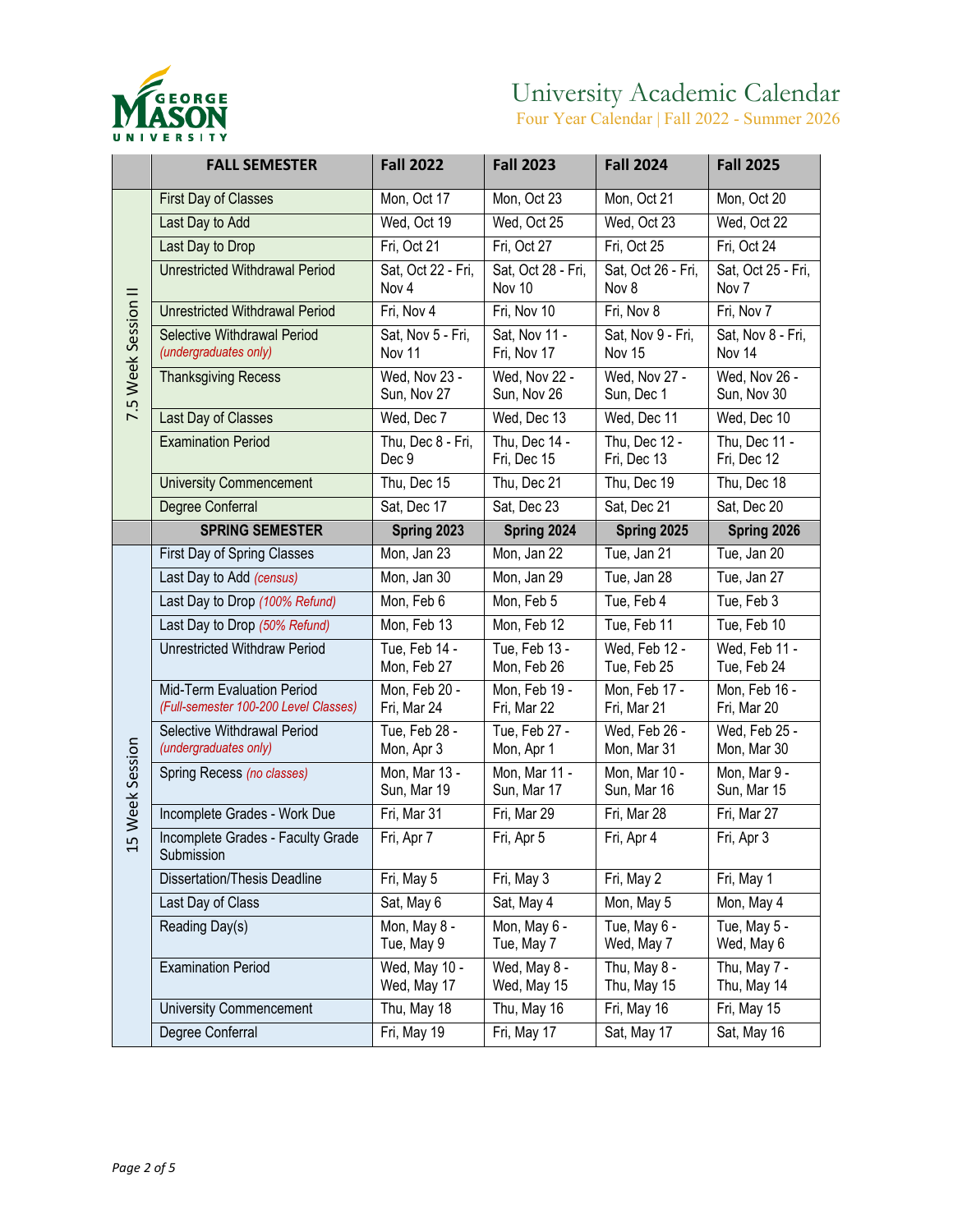

Four Year Calendar | Fall 2022 - Summer 2026

|                     | <b>SPRING SEMESTER</b>                                      | Spring 2023                  | Spring 2024                  | Spring 2025                  | Spring 2026                           |
|---------------------|-------------------------------------------------------------|------------------------------|------------------------------|------------------------------|---------------------------------------|
| 7.5 Week Session I  | <b>First Day of Classes</b>                                 | Tue, Jan 17                  | Tue, Jan 16                  | Wed, Jan 15                  | Wed, Jan 14                           |
|                     | Last Day to Add                                             | Thu, Jan 19                  | Thu, Jan 18                  | Fri, Jan 17                  | Fri, Jan 16                           |
|                     | Last Day to Drop                                            | Mon, Jan 23                  | Mon, Jan 22                  | Tue, Jan 21                  | $\overline{T}$ ue, Jan 20             |
|                     | <b>Unrestricted Withdraw Period</b>                         | Tue, Jan 24 -<br>Sun, Feb 5  | Tue, Jan 23 -<br>Sun, Feb 4  | Wed, Jan 22 -<br>Mon, Feb 3  | Wed, Jan 21 -<br>Mon, Feb 2           |
|                     | <b>Selective Withdrawal Period</b><br>(undergraduates only) | Mon, Feb 6 -<br>Sun, Feb 12  | Mon, Feb 5 -<br>Sun, Feb 11  | Tue, Feb 4 -<br>Mon, Feb 10  | Tue, Feb 3 -<br>Mon, Feb 9            |
|                     | Last Day of Classes                                         | Tue, Mar 7                   | Tue, Mar 5                   | Wed, Mar 5                   | Wed, Mar 4                            |
|                     | <b>Examination Period</b>                                   | Wed, Mar 8 -<br>Thu, Mar 9   | Wed, Mar 6 -<br>Thu, Mar 7   | Thu, Mar 6 - Fri,<br>Mar 7   | Thu, Mar 5 - Fri,<br>Mar <sub>6</sub> |
|                     | <b>University Commencement</b>                              | Thu, May 18                  | Thu, May 16                  | Fri, May 16                  | Fri, May 15                           |
|                     | Degree Conferral                                            | Fri, May 19                  | Fri, May 17                  | Sat, May 17                  | Sat, May 16                           |
|                     | Spring Recess (no classes)                                  | Mon, Mar 13 -<br>Sun, Mar 19 | Mon, Mar 11 -<br>Sun, Mar 17 | Mon, Mar 10 -<br>Sun, Mar 16 | Mon, Mar 9 -<br>Sun, Mar 15           |
|                     | First Day of Classes                                        | Mon, Mar 20                  | Mon, Mar 18                  | Mon, Mar 17                  | Mon, Mar 16                           |
|                     | Last Day to Add                                             | Wed, Mar 22                  | Wed, Mar 20                  | Wed, Mar 19                  | Wed, Mar 18                           |
|                     | Last Day to Drop                                            | Fri, Mar 24                  | Fri, Mar 22                  | Fri, Mar 21                  | Fri, Mar 20                           |
|                     | <b>Unrestricted Withdraw Period</b>                         | Sat, Mar 25 -<br>Thu, Apr 6  | Sat. Mar 23 -<br>Thu, Apr 4  | Sat, Mar 22 -<br>Thu, Apr 3  | Sat, Mar 21 -<br>Thu, Apr 2           |
| 7.5 Week Session II | Selective Withdrawal Period<br>(undergraduates only)        | Fri, Apr 7 - Thu,<br>Apr 13  | Fri, Apr 5 - Thu,<br>Apr 11  | Fri, Apr 4 - Thu,<br>Apr 10  | Fri, Apr 3 - Thu,<br>Apr 9            |
|                     | Last Day of Classes                                         | Fri, May 5                   | Fri, May 3                   | Fri, May 2                   | Fri, May 1                            |
|                     | <b>Examination Period</b>                                   | Mon, May 8 -<br>Tue, May 9   | Mon, May 6 -<br>Tue, May 7   | Mon, May 5 -<br>Tue, May 6   | Mon, May 4 -<br>Tue, May 5            |
|                     | <b>University Commencement</b>                              | Thu, May 18                  | Thu, May 16                  | Fri, May 16                  | Fri, May 15                           |
|                     | Degree Conferral                                            | Fri, May 19                  | Fri, May 17                  | Sat, May 17                  | Sat, May 16                           |
|                     | <b>SUMMER SESSIONS</b>                                      | Summer 2023                  | Summer 2024                  | Summer 2025                  | Summer 2026                           |
|                     | First Day of Summer Classes                                 | Mon, May 22                  | Mon, May 20                  | Mon, May 19                  | Mon, May 18                           |
|                     | Memorial Day (university closed)                            | Mon, May 29                  | Mon, May 27                  | Mon, May 26                  | Mon, May 25                           |
|                     | Last Day to Add (census)                                    | Tue, May 30                  | Tue, May 28                  | Tue, May 27                  | Tue, May 26                           |
|                     | Last Day to Drop (100% Refund)                              | Mon, Jun 5                   | Mon, Jun 3                   | Mon, Jun 2                   | Mon, Jun 1                            |
|                     | Last Day to Drop (50% Refund)                               | Mon, Jun 12                  | Mon, Jun 10                  | Mon, Jun 9                   | Mon, Jun 8                            |
|                     | Unrestricted Withdraw Period                                | Tue, Jun 13 -<br>Mon, Jun 19 | Tue, Jun 11 -<br>Mon, Jun 17 | Tue, Jun 10 -<br>Mon, Jun 16 | Tue, Jun 9 -<br>Mon, Jun 15           |
| 12 Week Session     | Selective Withdrawal Period<br>(undergraduates only)        | Tue, Jun 20 -<br>Mon, Jul 10 | Tue, Jun 18 -<br>Mon, Jul 8  | Tue, Jun 17 -<br>Mon, Jul 7  | Tue, Jun 16 -<br>Mon, Jul 6           |
|                     | Independence Day (University<br>Closed)                     | Tue, Jul 4                   | Thu, Jul 4                   | Fri, Jul 4                   | Fri, Jul 3                            |
|                     | <b>Dissertation/Thesis Deadline</b>                         | Fri, Aug 4                   | Fri, Aug 2                   | Fri, Aug 1                   | $Fri,$ Jul 31                         |
|                     | Last Day of Class                                           | Wed, Aug 9                   | Wed, Aug 7                   | Wed, Aug 6                   | Wed, Aug 5                            |
|                     | <b>Examination Period</b>                                   | Thu, Aug 10 -<br>Sat, Aug 12 | Thu, Aug 8 -<br>Sat, Aug 10  | Thu, Aug 7 -<br>Sat, Aug 9   | Thu, Aug 6 -<br>Sat, Aug 8            |
|                     | Degree Conferral                                            | Sat, Aug 19                  | Sat, Aug 17                  | Sat, Aug 16                  | Sat, Aug 15                           |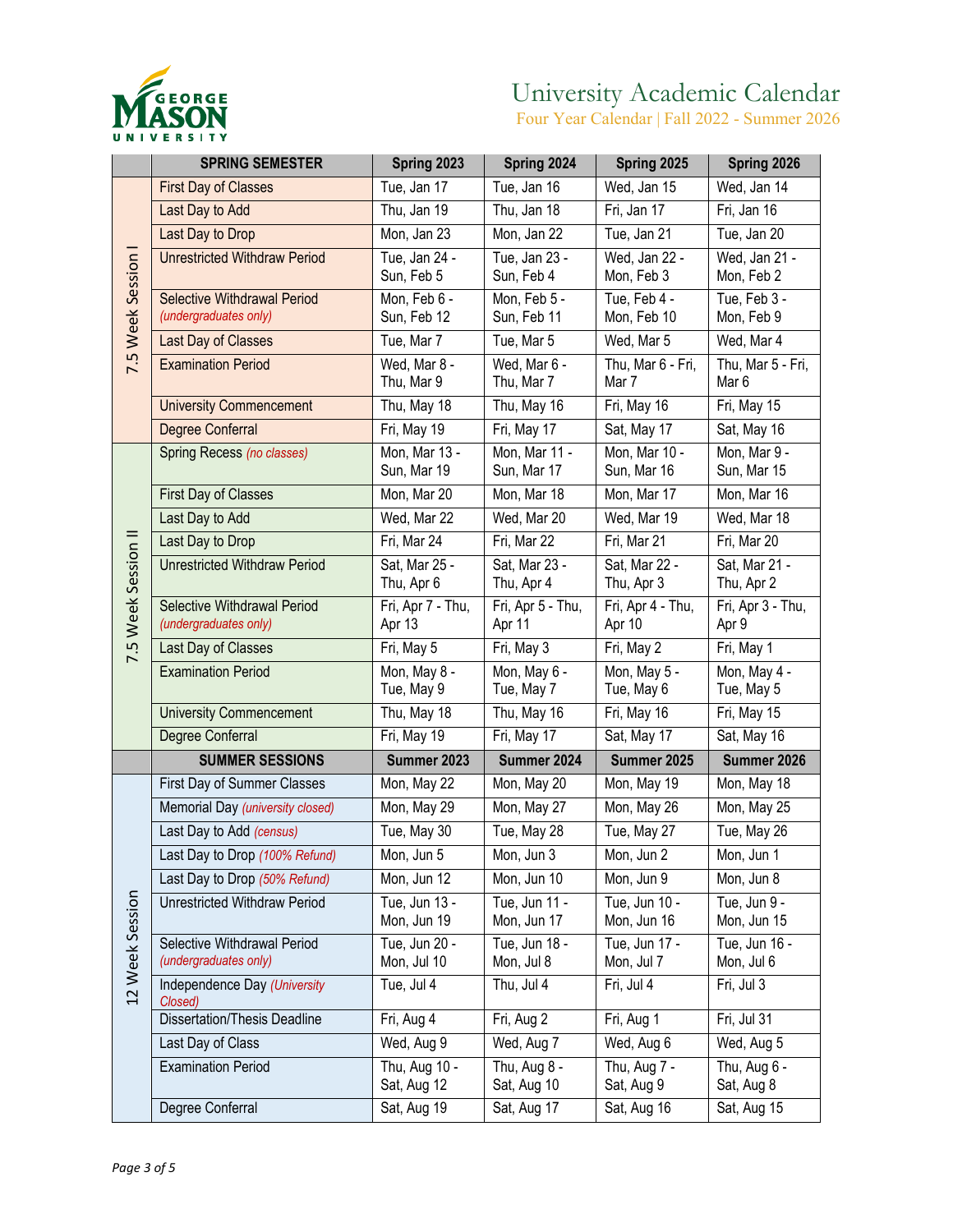

Four Year Calendar | Fall 2022 - Summer 2026

|                   | <b>First Day of Classes</b>                          | Mon, May 22                         | Mon, May 20                         | Mon, May 19                               | Mon, May 18                         |
|-------------------|------------------------------------------------------|-------------------------------------|-------------------------------------|-------------------------------------------|-------------------------------------|
|                   | Last Day to Add                                      | Wed, May 24                         | Wed, May 22                         | Wed, May 21                               | Wed, May 20                         |
|                   | Memorial Day (university closed)                     | Mon, May 29                         | Mon, May 27                         | Mon, May 26                               | Mon, May 25                         |
|                   | Last Day to Drop                                     | Tue, May 30                         | Tue, May 28                         | Tue, May 27                               | Tue, May 26                         |
| Session A: 5 Week | <b>Unrestricted Withdraw Period</b>                  | Wed, May 31 -<br>Tue, Jun 6         | Wed, May 29 -<br>Tue, Jun 4         | Wed, May 28 -<br>Mon, Jun 9               | Wed, May 27 -<br>Mon, Jun 8         |
|                   | Selective Withdrawal Period<br>(undergraduates only) | Wed, Jun 7 -<br>Mon, Jun 12         | Wed, Jun 5 -<br>Mon, Jun 10         | Tue, Jun 10 -<br>Sun, Jun 15              | Tue, Jun 9 -<br>Sun, Jun 14         |
|                   | Last Day of Classes                                  | Wed, Jun 21                         | Wed, Jun 19                         | Wed, Jun 18                               | Wed, Jun 17                         |
|                   | <b>Examination Period</b>                            | Thu, Jun 22 -<br>Sat, Jun 24        | Thu, Jun 20 -<br>Sat, Jun 22        | Thu, Jun 19 -<br>Sat, Jun 21              | Thu, Jun 18 -<br>Sat, Jun 20        |
|                   | <b>Dissertation/Thesis Deadline</b>                  | Fri, Aug 4                          | Fri, Aug 2                          | Fri, Aug 1                                | $Fri,$ Jul 31                       |
|                   | Degree Conferral                                     | Sat, Aug 19                         | Sat, Aug 17                         | Sat, Aug 16                               | Sat, Aug 15                         |
|                   | <b>First Day of Classes</b>                          | Tue, May 30                         | Tue, May 28                         | Tue, May 27                               | Tue, May 26                         |
|                   | Last Day to Add                                      | Thu, Jun 1                          | Thu, May 30                         | Thu, May 29                               | Thu, May 28                         |
|                   | Last Day to Drop                                     | Wed, Jun 14                         | Wed, Jun 12                         | Wed, Jun 11                               | Wed, Jun 10                         |
| Session B: 8 Week | <b>Unrestricted Withdraw Period</b>                  | Thu, Jun 15 -<br>Thu, Jun 22        | Thu, Jun 13 -<br>Thu, Jun 20        | Thu. Jun 12 -<br>Thu, Jun 19              | Thu, Jun 11 -<br>Thu, Jun 18        |
|                   | Selective Withdrawal Period<br>(undergraduates only) | Fri, Jun 23 -<br>Tue, Jul 11        | Fri, Jun 21 -<br>Tue, Jul 9         | Fri, Jun 20 -<br>Tue, Jul 8               | Fri, Jun 19 -<br>Tue, Jul 7         |
|                   | Last Day of Classes                                  | Wed, Jul 26                         | Wed, Jul 24                         | Wed, Jul 23                               | Wed, Jul 22                         |
|                   | <b>Examination Period</b>                            | Thu, Jul 27 -<br>Sat, Jul 29        | Thu, Jul 25 -<br>Sat, Jul 27        | Thu, Jul 24 -<br>Sat, Jul 26              | Thu, Jul 23 -<br>Sat, Jul 25        |
|                   | Degree Conferral                                     | Sat, Aug 19                         | Sat, Aug 17                         | Sat, Aug 16                               | Sat, Aug 15                         |
|                   | <b>First Day of Classes</b>                          | Mon, Jun 26                         | Mon, Jun 24                         | Mon, Jun 23                               | Mon, Jun 22                         |
|                   | Last Day to Add                                      | Wed, Jun 28                         | Wed, Jun 26                         | Wed, Jun 25                               | Wed, Jun 24                         |
|                   | <b>Independence Day (University</b><br>Closed)       | Tue, Jul 4                          | Thu, Jul 4                          | Fri, Jul 4                                | Fri, Jul 3                          |
|                   | Last Day to Drop                                     | Wed, Jul 5                          | Tue, Jul 2                          | Tue, Jul 1                                | Tue, Jun 30                         |
| 5 Week            | <b>Unrestricted Withdraw Period</b>                  | Thu, Jul 6 -<br>Wed, Jul 12         | Wed, Jul 3 -<br>Tue, Jul 9          | Wed, Jul 2 -<br>Tue, Jul 8                | Wed, Jul 1 -<br>Tue, Jul 7          |
| Session C:        | Selective Withdrawal Period<br>(undergraduates only) | Thu, Jul 13 -<br>Wed, Jul 19        | Wed, Jul 10 -<br>Tue, Jul 16        | $\overline{W}$ ed, Jul 9 -<br>Tue, Jul 15 | Wed, Jul 8 -<br>Tue, Jul 14         |
|                   | <b>Last Day of Classes</b>                           | Thu, Jul 27                         | Thu, Jul 25                         | Thu, Jul 24                               | Thu, Jul 23                         |
|                   | <b>Examination Period</b>                            | Fri, Jul 28 - Sat,<br><b>Jul 29</b> | Fri, Jul 26 - Sat,<br><b>Jul 27</b> | Fri, Jul 25 - Sat,<br><b>Jul 26</b>       | Fri, Jul 24 - Sat,<br><b>Jul 25</b> |
|                   | <b>Dissertation/Thesis Deadline</b>                  | Fri, Aug 4                          | Fri, Aug 2                          | Fri, Aug 1                                | Fri, Jul 31                         |
|                   | Degree Conferral                                     | Sat, Aug 19                         | Sat, Aug 17                         | Sat, Aug 16                               | Sat, Aug 15                         |